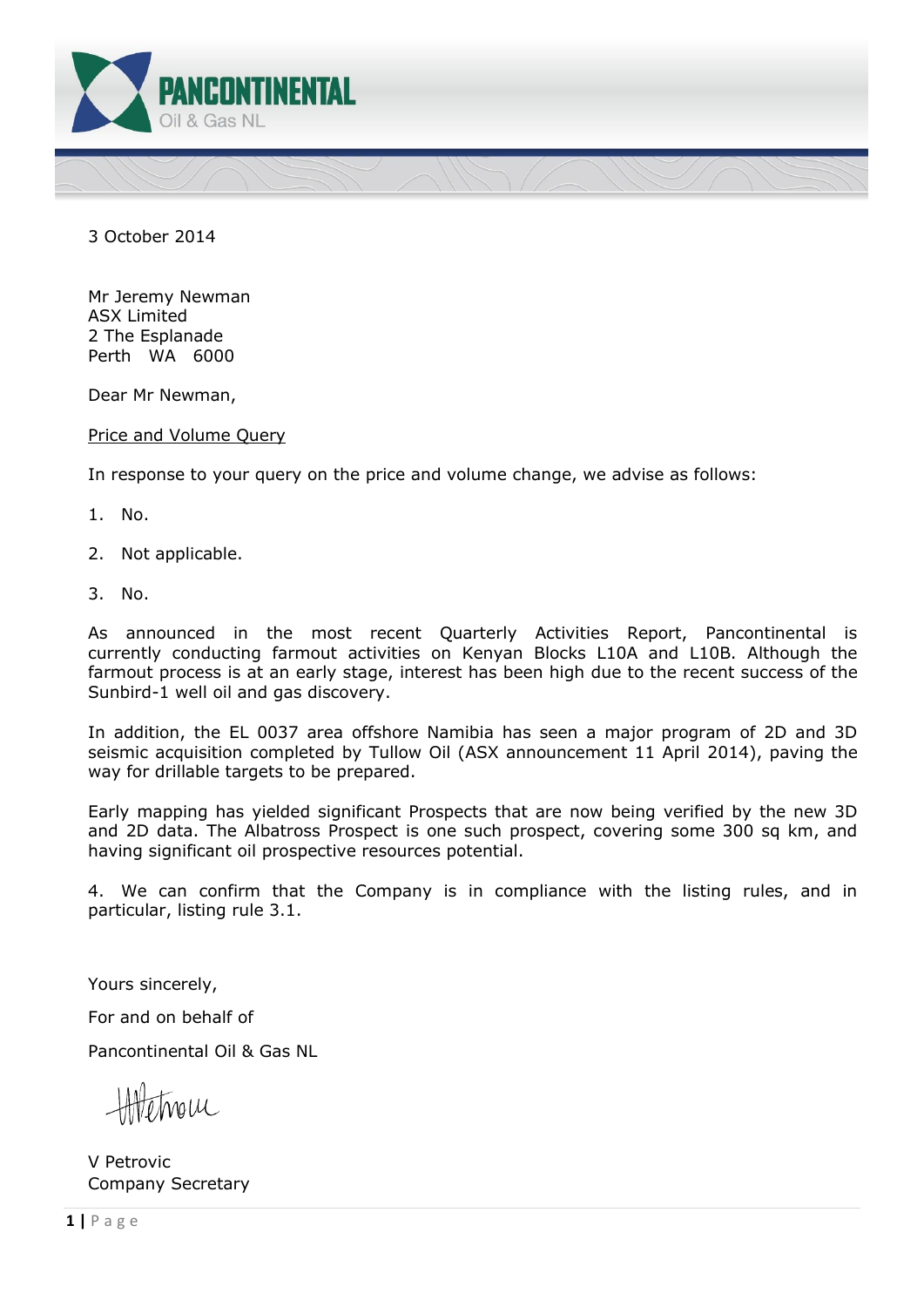**Head Office - Ground Floor, 288 Stirling Street, Perth, Western Australia 6000 Postal Address - PO Box 8260, Perth Business Centre, Western Australia 6849 Telephone +61 8 9227 3220 Facsimile +61 8 9227 3211 ACN 003 029 543**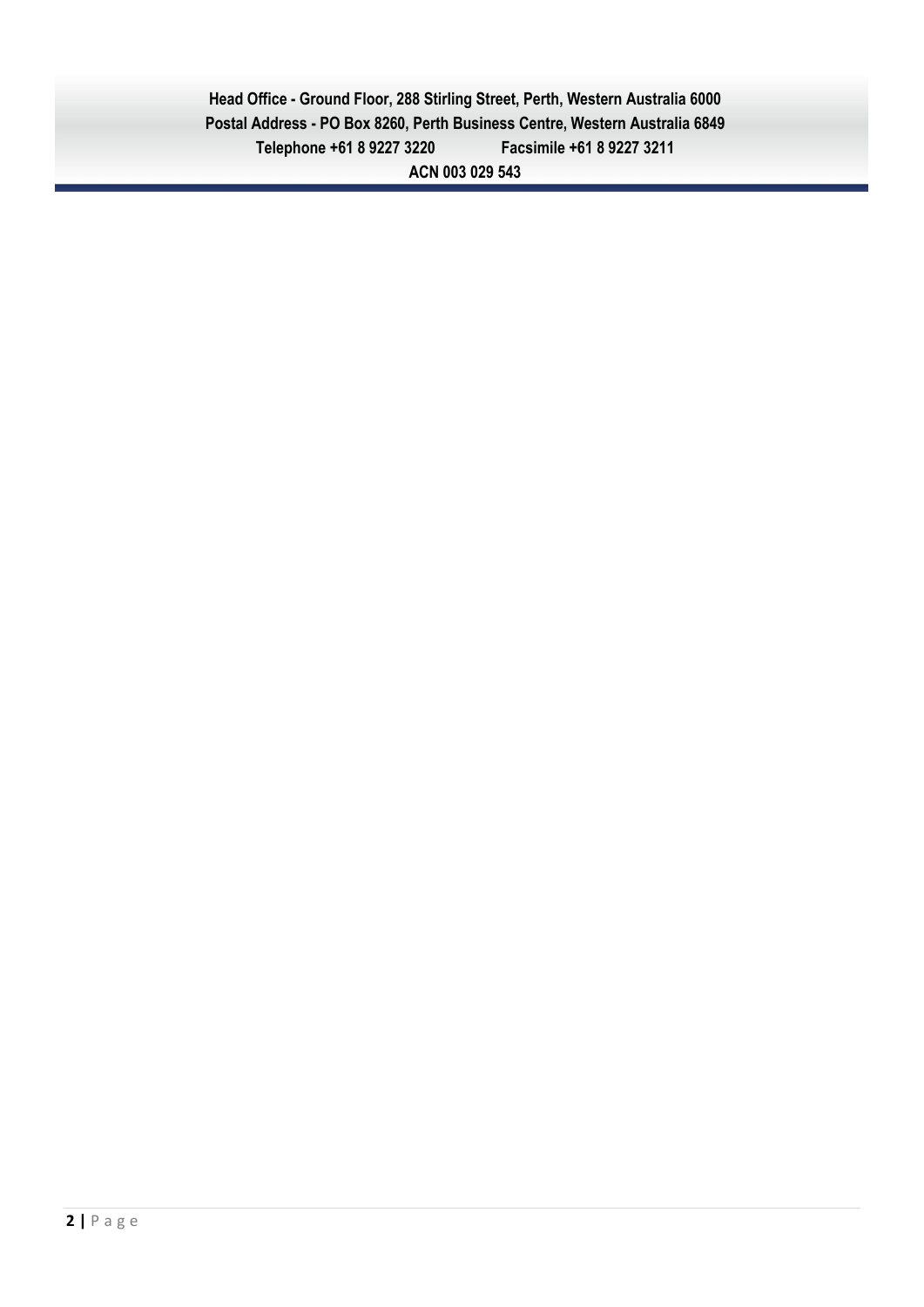

ASX Compliance Pty Limited ABN 26 087 780 489 Level 40, Central Park 152-158 St Georges Terrace PERTH WA 6000

> GPO Box D187 PERTH WA 6840

Telephone 61 8 9224 0000 [www.asx.com.au](http://www.asx.com.au/)

3 October 2014

Ms Vesna Petrovic Company Secretary Pancontinental Oil & Gas NL

By Email: *vesna@pancon.com.au*

Dear Vesna

## **Pancontinental Oil & Gas NL (the "Company") - ASX price and volume query**

We have noted a change in the price of the Company's securities from a closing price of 3.4 cents on Thursday, 2 October 2014, to an intra day high of 4.4 cents today. We have also noted an increase in the volume of trading in the securities over this period.

In light of the price and volume change, ASX asks you to respond separately to each of the following questions:

- 1. Is the Company aware of any information concerning it that has not been announced to the market which, if known by some in the market, could explain the recent trading in its securities?
- 2. If the answer to question 1 is "yes":
	- a. Is the Company relying on Listing Rule 3.1A not to announce that information under Listing Rule 3.1?

Please note that the recent trading in the Company's securities would suggest to ASX that such information may have ceased to be confidential and therefore the Company may no longer be able to rely on Listing Rule 3.1A. Accordingly, if the answer to this question is "yes", you need to contact us immediately to discuss the situation.

b. Can an announcement be made immediately?

Please note, if the answer to this question is "no", you need to contact us immediately to discuss requesting a trading halt (see below).

- c. If an announcement cannot be made immediately, why not and when is it expected that an announcemant will be made?
- 3. If the answer to question 1 is "no", is there any other explanation that the Company may have for the recent trading in its securities?
- 4. Please confirm that the Company is in compliance with the Listing Rules and, in particular, Listing Rule 3.1.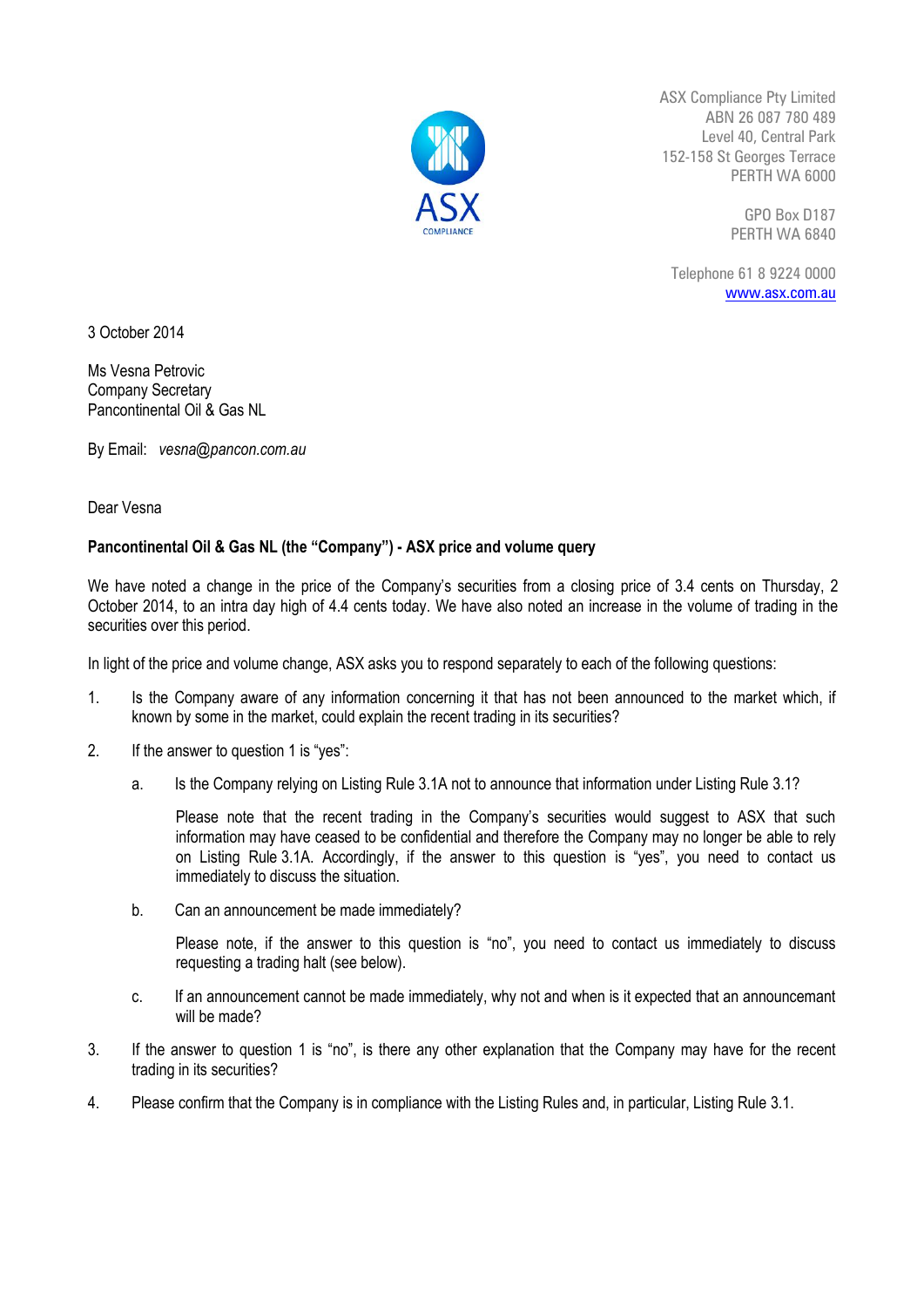## **When and where to send your response**

This request is made under, and in accordance with, Listing Rule 18.7. Your response is required as soon as reasonably possible and, in any event, by no later than the **11am WST today, 3 October 2014**. If we do not have your response by then, ASX will have no choice but to consider suspending trading in the Company's securities under Listing Rule 17.3.

You should note that if the information requested by this letter is information required to be given to ASX under Listing Rule 3.1 and it does not fall within the exceptions mentioned in Listing Rule 3.1A, the Company's obligation is to disclose the information "immediately". This may require the information to be disclosed before the deadline set out in the previous paragraph.

ASX reserves the right to release a copy of this letter and your response on the ASX Market Announcements Platform under Listing Rule 18.7A. Accordingly, your response should be in a form suitable for release to the market.

Your response should be sent to me by e-mail at **jeremy.newman@asx.com.au** and **tradinghaltsperth@asx.com.au**. It should not be sent directly to the ASX Market Announcements Office. This is to allow me to review your response to confirm that it is in a form appropriate for release to the market, before it is published on the ASX Market Announcements Platform.

## **Listing Rule 3.1**

Listing Rule 3.1 requires a listed entity to give ASX immediately any information concerning it that a reasonable person would expect to have a material effect on the price or value of the entity's securities. Exceptions to this requirement are set out in Listing Rule 3.1A.

The obligation of the Company to disclose information under Listing Rules 3.1 and 3.1A is not confined to, nor is it necessarily satisfied by, answering the questions set out in this letter.

In responding to this letter, you should have regard to the Company's obligations under Listing Rules 3.1 and 3.1A and also to Guidance Note 8 *Continuous Disclosure: Listing Rules 3.1 – 3.1B*.

## **Trading halt**

If you are unable to respond to this letter by the time specified above, or if the answer to question 1 is "yes" and an announcement cannot be made immediately, you should discuss with us whether it is appropriate to request a trading halt in the Company's securities under Listing Rule 17.1.

If you wish a trading halt, you must tell us:

- the reasons for the trading halt;
- how long you want the trading halt to last;
- the event you expect to happen that will end the trading halt;
- that you are not aware of any reason why the trading halt should not be granted; and
- any other information necessary to inform the market about the trading halt, or that we ask for.

We may require the request for a trading halt to be in writing. The trading halt cannot extend past the commencement of normal trading on the second day after the day on which it is granted.

You can find further information about trading halts in Guidance Note 16 *Trading Halts & Voluntary Suspensions*.